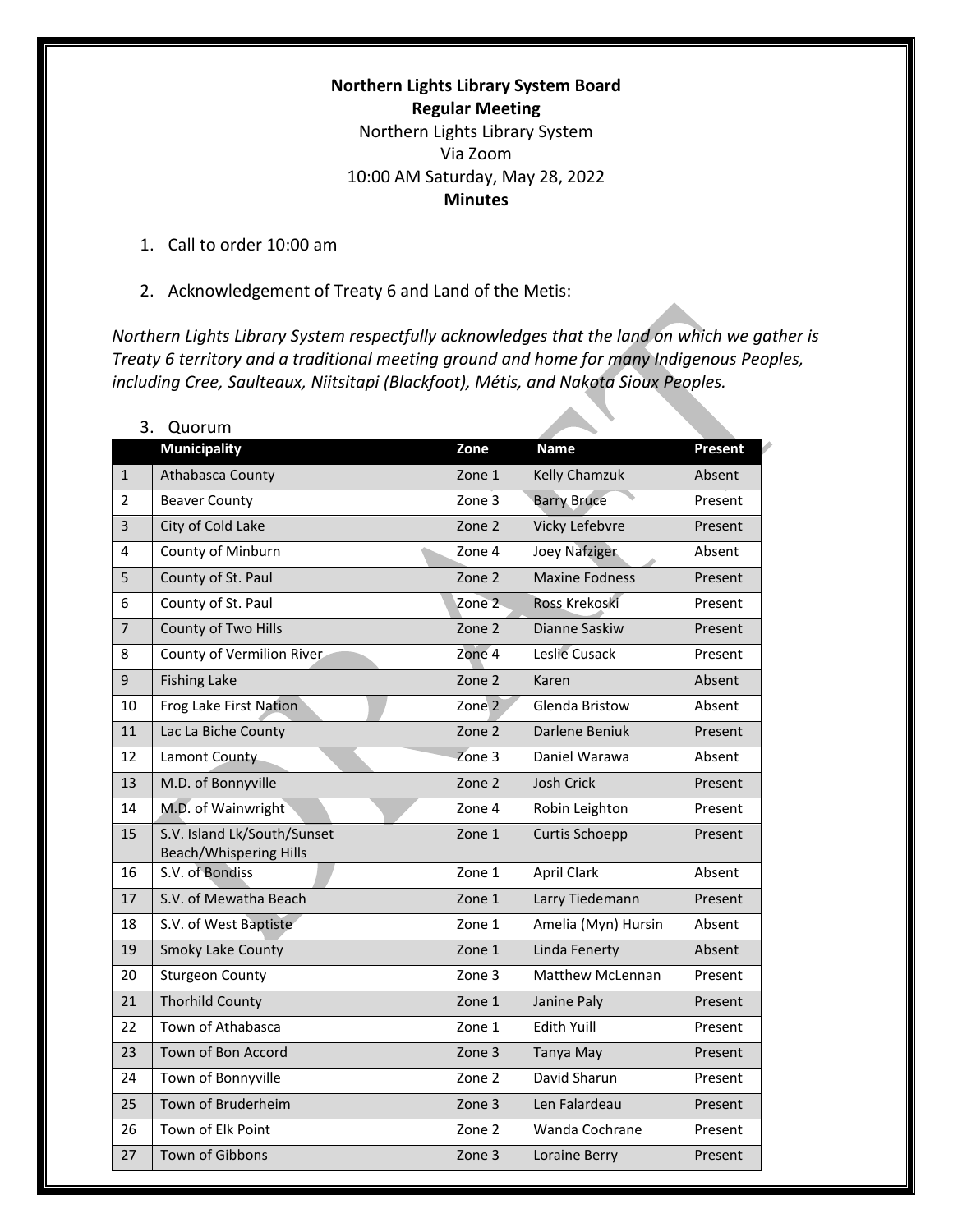| 28 | Town of Lamont             | Zone 3 | Colleen Holowaychuk       | Present |
|----|----------------------------|--------|---------------------------|---------|
| 29 | Town of Morinville         | Zone 3 | <b>Stephen Dafoe</b>      | Present |
| 30 | Town of Morinville         | Zone 3 | Jennifer Anheliger        | Present |
| 31 | Town of Mundare            | Zone 3 | <b>Eddie Sheppel</b>      | Absent  |
| 32 | Town of Redwater           | Zone 3 | Dwayne Spicer             | Present |
| 33 | Town of Smoky Lake         | Zone 1 | Amy Cherniwchan           | Present |
| 34 | Town of St. Paul           | Zone 2 | Norm Noel                 | Absent  |
| 35 | Town of St. Paul           | Zone 2 | Sid Sood                  | Absent  |
| 36 | Town of Tofield            | Zone 3 | <b>Harold Conquest</b>    | Present |
| 37 | Town of Two Hills          | Zone 2 | Keegan Thompson           | Absent  |
| 38 | Town of Vegreville         | Zone 4 | <b>Taneen Rudyk</b>       | Present |
| 39 | <b>Town of Vermilion</b>   | Zone 4 | Kirby Whitlock            | Present |
| 40 | Town of Viking             | Zone 3 | Gary Hafso                | Absent  |
| 41 | Town of Wainwright         | Zone 4 | <b>Rick Fountain</b>      | Present |
| 42 | Village of Andrew          | Zone 3 | <b>Barry Goertz</b>       | Absent  |
| 43 | Village of Boyle           | Zone 1 | <b>Barbara Smith</b>      | Present |
| 44 | Village of Chauvin         | Zone 4 | Sheila Donally            | Present |
| 45 | Village of Edgerton        | Zone 4 | Jennifer Beattie          | Present |
| 46 | Village of Holden          | Zone 3 | <b>Travis Schiewe</b>     | Present |
| 47 | Village of Innisfree       | Zone 4 | Jennifer Johnson          | Present |
| 48 | Village of Irma            | Zone 4 | <b>Brandon Parsons</b>    | Absent  |
| 49 | Village of Kitscoty        | Zone 4 | Daryl Frank               | Absent  |
| 50 | Village of Mannville       | Zone 4 | <b>Shantell Bielesch</b>  | Absent  |
| 51 | Village of Marwayne        | Zone 4 | <b>Ashley Rainey</b>      | Present |
| 52 | Village of Myrnam          | Zone 2 | Donna Rudolf              | Present |
| 53 | Village of Paradise Valley | Zone 4 | Mary Arnold               | Present |
| 54 | Village of Vilna           | Zone 1 | Leroy Kunyk               | Absent  |
| 55 | Village of Waskatenau      | Zone 1 | <b>Tyson Berlinguette</b> | Absent  |
| 56 | Village of Ryley           | Zone 3 | Annette Short             | Absent  |
|    |                            |        |                           |         |

36 Representatives present – quorum achieved Guests – Melanie Pole ALPEG; Jodi Dahlgren LMC Chair Staff – James MacDonald, Joanne Knysh, Tracy Paradis

4. Adoption of Agenda

**M: Dwayne Spicer moved to adopt the agenda as presented. Carried.**

### 5. [Minutes of the March 4th](https://nlls-my.sharepoint.com/:w:/g/personal/jmacdonald_nlls_ab_ca/EbXdQlHL1jFOj9zea9PHYSIBMJ_o8Yz-3OU-BJFwyxPR_Q?e=2lO0GS) NLLS Board meeting

**M: Curtis Schoepp moved to accept the March 4th minutes with the amendment that Janine Paly be marked as present for that meeting. Carried.**

- 6. Introductions/Roundtable
	- Representatives took a moment to introduce themselves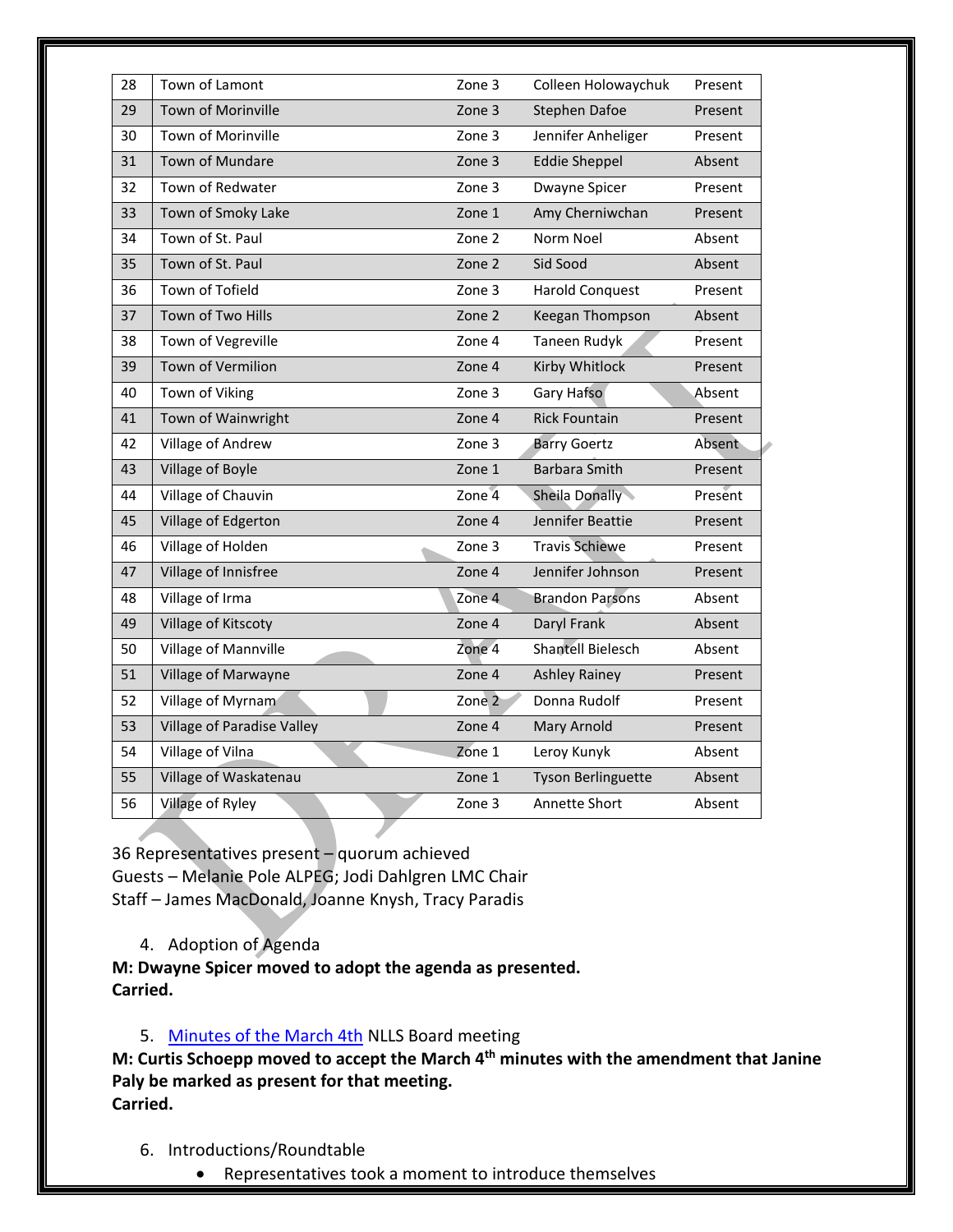# For Information

- 7. Chairperson's Report Vicky Lefebvre
	- Report on the conference this past two days
	- Positive feedback on the first local chair's meeting
	- Notes on the role of the Alberta Library Trustee's Association
- 8. Public Library Services Branch (PLSB) update James MacDonald
	- No update provided

9. Library Manager's Council (LMC) Report – Jodi Dahlgren **M: Darlene Beniuk moved to accept the Library Manager's Council report as presented. Carried.**

10. [Alberta Library Trustee Association \(ALTA\) report](https://nlls-my.sharepoint.com/:w:/g/personal/jmacdonald_nlls_ab_ca/EeBpCrJoUJhEtZFes9CUK78Bd8vKmsX1IRfwv-HmGwHTrw?e=7k6Qgx) - Jennifer Anheliger **M: Amy Cherniwchan moved to accept the ALTA report as presented Carried.**

11. [Financial Report](https://nlls-my.sharepoint.com/:x:/g/personal/thampson_nlls_ab_ca/EUTVaH4JjF1PuPoKKH7AkHQB52SFYfi2anrKhi-C5WxnbA?e=BHm7IJ) - Year to Date – James MacDonald **M: Darlene Beniuk moved to accept the financial report as presented. Carried.**

12. Levies and Population Lists Explained - James MacDonald

- An overview of system funding and its relationship to population lists was presented
- Thorough discussion was had on system funding and population

**A: Executive Director to send follow up letter to all NLLS representatives outlining the population lists and levies once there is confirmation on the province's numbers.**

**M: Lorraine Berry moved that the budget committee prepare cost comparisons for a variety of Board and committee meeting formats. Carried.** 

Elections

| <b>Executive Committee</b>                                                    | <b>Term End Date</b> |
|-------------------------------------------------------------------------------|----------------------|
| Vicky Lefebvre (City of Cold Lake) (Chair)                                    | May 2023             |
| Larry Tiedemann (S.V. of Mewatha Beach) (Zone 1)                              | May 2023             |
| Maxine Fodness (County of St. Paul) (Zone 2)                                  | May 2024             |
| Dwayne Spicer (Town of Redwater) (Zone 3)                                     | May 2023             |
| Leslie Cusack (County of Vermilion River) (Zone 4)                            | May 2024             |
| Matthew McLennan (Sturgeon County auto. seat)                                 | May 2024             |
| Barb Smith (Village of Boyle) (member-at-large)                               | <b>May 2022</b>      |
| Jennifer Anheliger (Town of Morinville) (member-at-large)                     | <b>May 2022</b>      |
| Josh Crick (M.D. of Bonnyville) (member-at-large)                             | May 2024             |
| Curtis Schoepp (S.V. Isl.Lk/Isl.Lk S/Sunset Beach/Whisp.Hills) (S.V.<br>Seat) | May 2024             |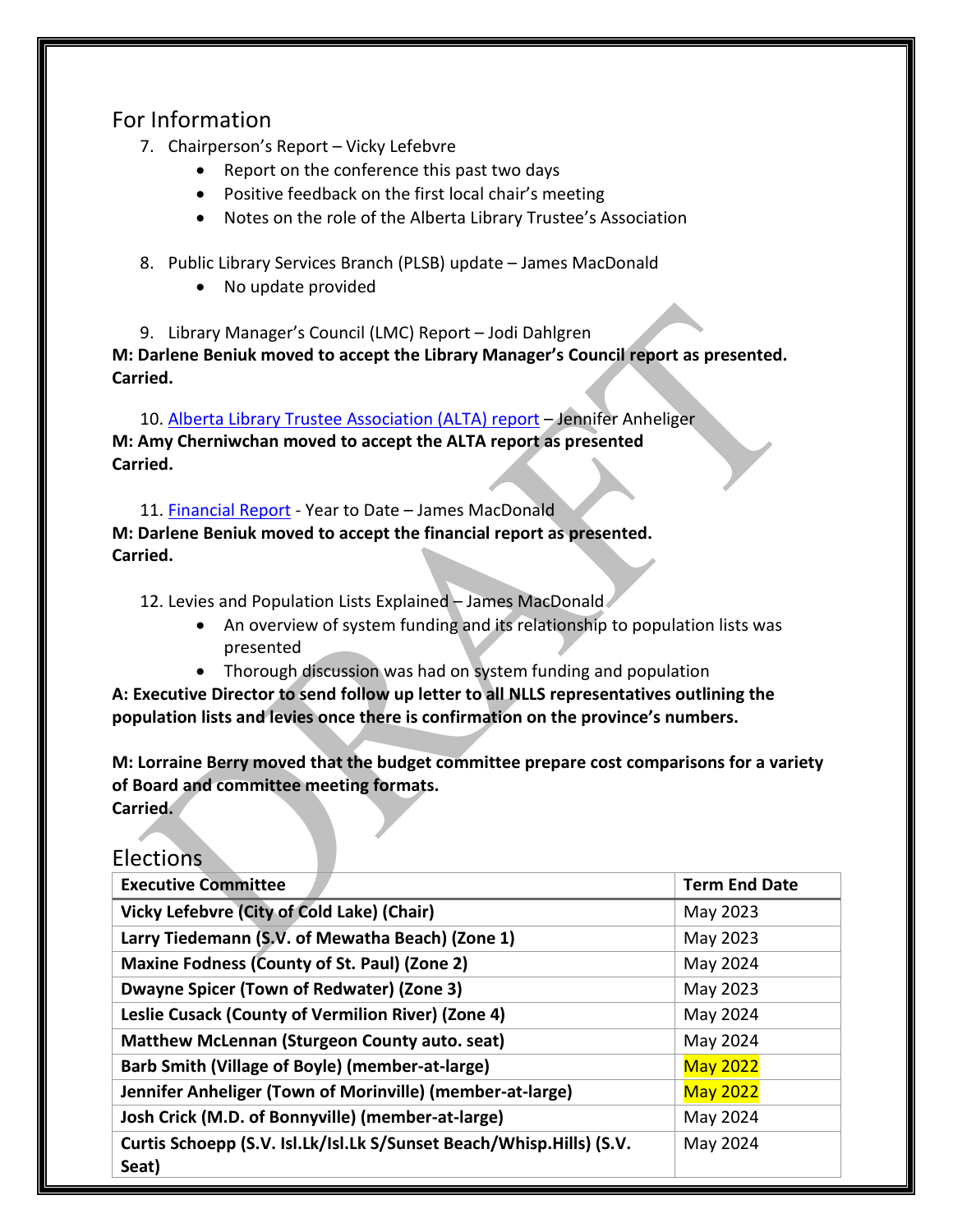Briefing Note: The election of the Executive Committee is [governed by policy.](https://nlls.libanswers.com/policies/faq/205645) This policy was updated in March 2022 to include a permanent seat for a representative from our Indigenous communities and our summer villages. Should these positions not receive a nomination from an eligible member at the time of voting the positions will revert to being filled by members-atlarge.

We have 2 member-at-large positions with an expiring term. We will call first for nominations for a member from our Indigenous member communities.

Once these nominations and potential election has completed, we will call for nominations for members-at-large (1 or 2 seats as required).

### **ELECTION:**

**1st Call for Nominations Edith Yuill nominated Barb Smith for a member-at-large position on the Executive Committee. Barb accepted the nomination.**

**Dwayne Spicer nominated Jennifer Anheliger for a member-at-large position on the Executive Committee. Jennifer accepted the nomination.**

**2nd Call for nominations**

**No one nominated.**

**3rd call for nominations No one nominated.**

**M: Maxine Fodness moved that nominations cease. Carried.**

**Barb Smith and Jennifer Anheliger were acclaimed for member-at-large positions on the Executive Committee.**

| <b>Standing Committees</b>        |          |
|-----------------------------------|----------|
| <b>Advocacy Committee</b>         | Term     |
| Barb Smith (Zone 1)               | May 2024 |
| Dianne Saskiw (Zone 2)            | May 2024 |
| Dwayne Spicer (Zone 3)            | May 2024 |
| Chris Neureuter (Zone 4)          | Resigned |
| Larry Tiedemann (member-at-large) | May 2024 |
| <b>Grievance Committee</b>        |          |
| Barbara Smith (Zone 1)            | May 2024 |
| Wanda Cochrane (Zone 2)           | May 2024 |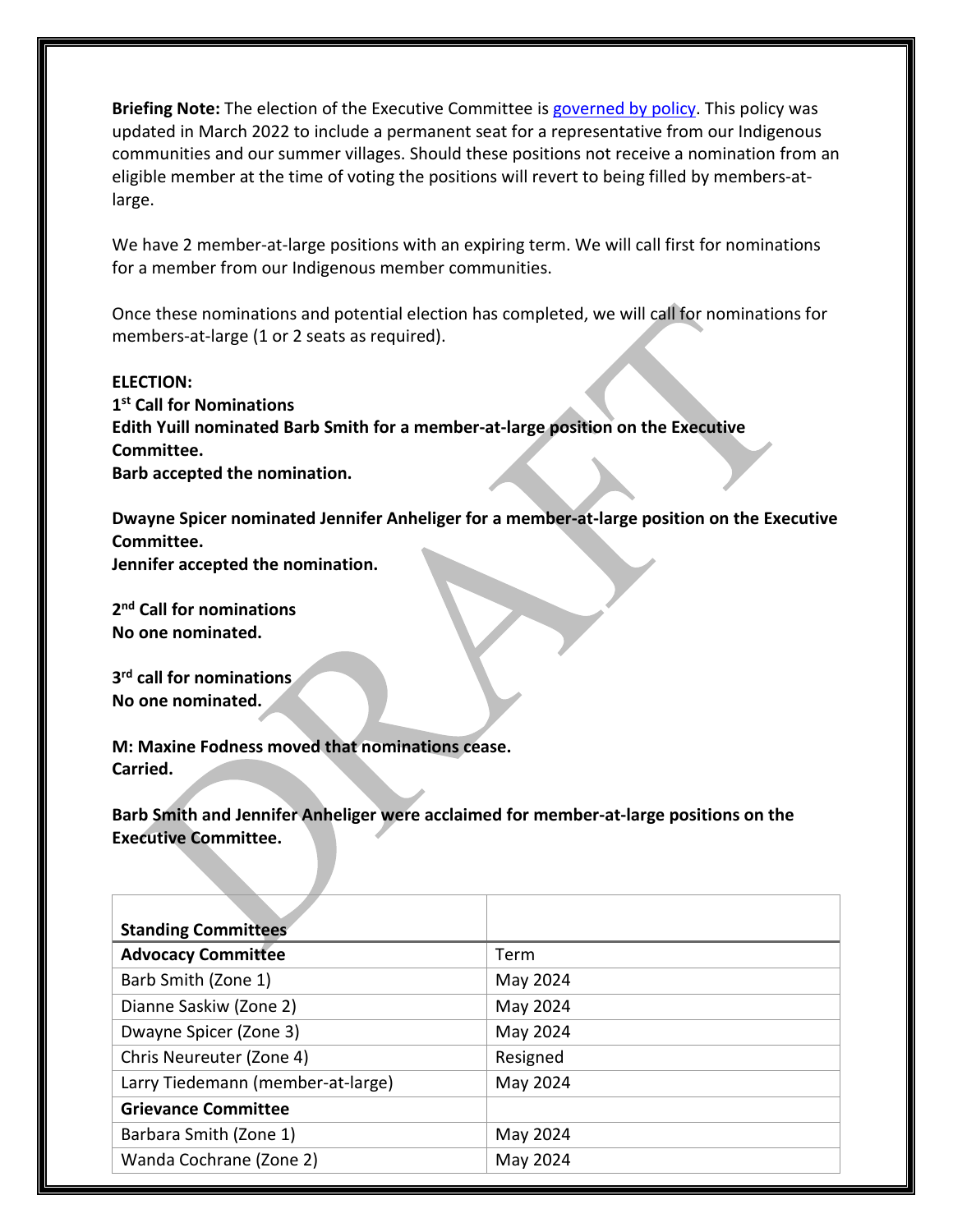| Dwayne Spicer (Zone 3)          | May 2024 |
|---------------------------------|----------|
| Mary Arnold (Zone 4)            | May 2024 |
| Rick Fountain (member-at-large) | May 2024 |
| <b>Policy Committee</b>         |          |
| Barbara Smith (Zone 1)          | May 2024 |
| Josh Crick (Zone 2)             | May 2024 |
| Loraine Berry (Zone 3)          | May 2024 |
| Daryl Frank (Zone 4)            | May 2024 |
| Dwayne Spicer (member-at-large) | May 2024 |
| <b>ED Evaluation Committee</b>  |          |
| Executive Committee Chair       | Ongoing  |
| Executive Committee Vice Chair  | Ongoing  |
| Larry Tiedemann                 | May 2024 |

**Briefing note:** We have one vacancy in our standing committees. Chris Neureuter has resigned from the Board and his vacancy has been filled by Ashley Rainey. Members from Zone 4 are eligible for this position on the **Advocacy Committee**.

#### **Election:**

**1st call for nominations Diane Saskiw nominated Kirby Whitlock (Zone 4) as a member of the Advocacy Committee. Kirby accepted the nomination.**

**2nd call for nominations No one nominated.**

**3rd call for nominations No one nominated.**

**M: Robin Leighton moved that nominations cease. Carried.**

**Kirby Whitlock was acclaimed as the Zone 4 representative on the Advocacy Committee.**